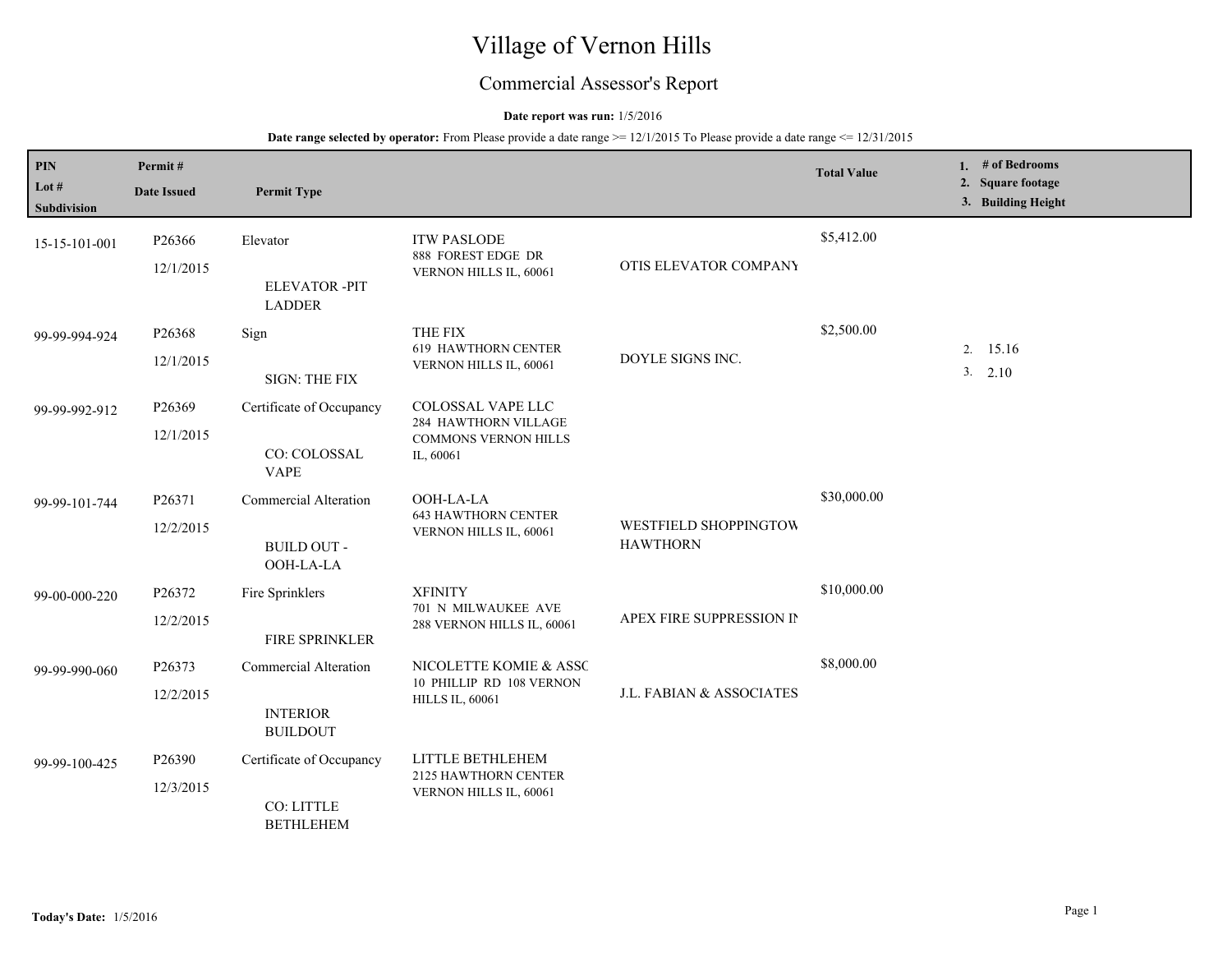| $\mathbf{PIN}$<br>Lot #<br><b>Subdivision</b> | Permit#<br><b>Date Issued</b>   | <b>Permit Type</b>                                                                                                                                                                                                          |                                                                           |                                                 | <b>Total Value</b> | 1. # of Bedrooms<br>2. Square footage<br>3. Building Height |
|-----------------------------------------------|---------------------------------|-----------------------------------------------------------------------------------------------------------------------------------------------------------------------------------------------------------------------------|---------------------------------------------------------------------------|-------------------------------------------------|--------------------|-------------------------------------------------------------|
| 99-99-101-518                                 | P26397<br>12/4/2015             | Certificate of Occupancy<br><b>CO-FOLKLORE</b><br><b>CRAFTS</b>                                                                                                                                                             | <b>FOLKLORE CRAFTS</b><br>9200 HAWTHORN CENTER<br>VERNON HILLS IL, 60061  | <b>FOLKLORE CRAFTS</b>                          |                    |                                                             |
| 99-00-000-078                                 | P26398<br>12/4/2015             | Lawn Sprinklers<br><b>LAWN</b><br><b>IRRIGATION</b>                                                                                                                                                                         | THE OAKS OF VERNON HIL<br>770 ROUTE 45 VERNON<br><b>HILLS IL, 60061</b>   | HALLORAN & YAUCH INC                            | \$129,000.00       |                                                             |
| 99-99-999-976                                 | P <sub>26399</sub><br>12/4/2015 | Antenna<br><b>VERIZON TO</b><br><b>INSTALL NEW</b><br>PANEL ANTENNAS<br>ON EXISTING<br><b>MONOPOLE</b><br><b>OWNED BY</b><br><b>CROWN CASTLE</b><br>AND LOCATED ON<br><b>VERNON HILLS</b><br>HIGH SCHOOL<br><b>PROPERTY</b> | VERNON HILLS HIGH SCHC<br>145 N LAKEVIEW PKY<br>VERNON HILLS IL, 60061    | JACOBS ON BEHALF OF<br><b>VERIZION WIRELESS</b> | \$75,000.00        |                                                             |
| 15-08-200-012                                 | P26400<br>12/4/2015             | Elevator<br><b>REPLACE PIT</b><br><b>LADDER</b>                                                                                                                                                                             | ALLSTAR DENTAL INC<br>204 ROUTE 45 VERNON<br><b>HILLS IL, 60061</b>       | <b>GREAT LAKES ELEVATOR</b><br><b>SERVICES</b>  | \$1,670.00         |                                                             |
| 99-99-101-090                                 | P26401<br>12/4/2015             | Misc. Commercial<br>CONSTRUCTION<br>TRAILER W/ELEC                                                                                                                                                                          | <b>LEXINGTON HOMES</b><br>0 PORT CLINTON VERNON<br><b>HILLS IL, 60061</b> | <b>LEXINGTON HOMES</b>                          | \$1,500.00         |                                                             |
| 99-99-101-746                                 | P26402<br>12/7/2015             | Voice/Data<br>VOICE AND DATA                                                                                                                                                                                                | <b>OPTION CARE</b><br>544 LAKEVIEW suite 200<br>VERNON HILLS IL, 60061    | REX ELECTRIC, INC.                              | \$78,000.00        |                                                             |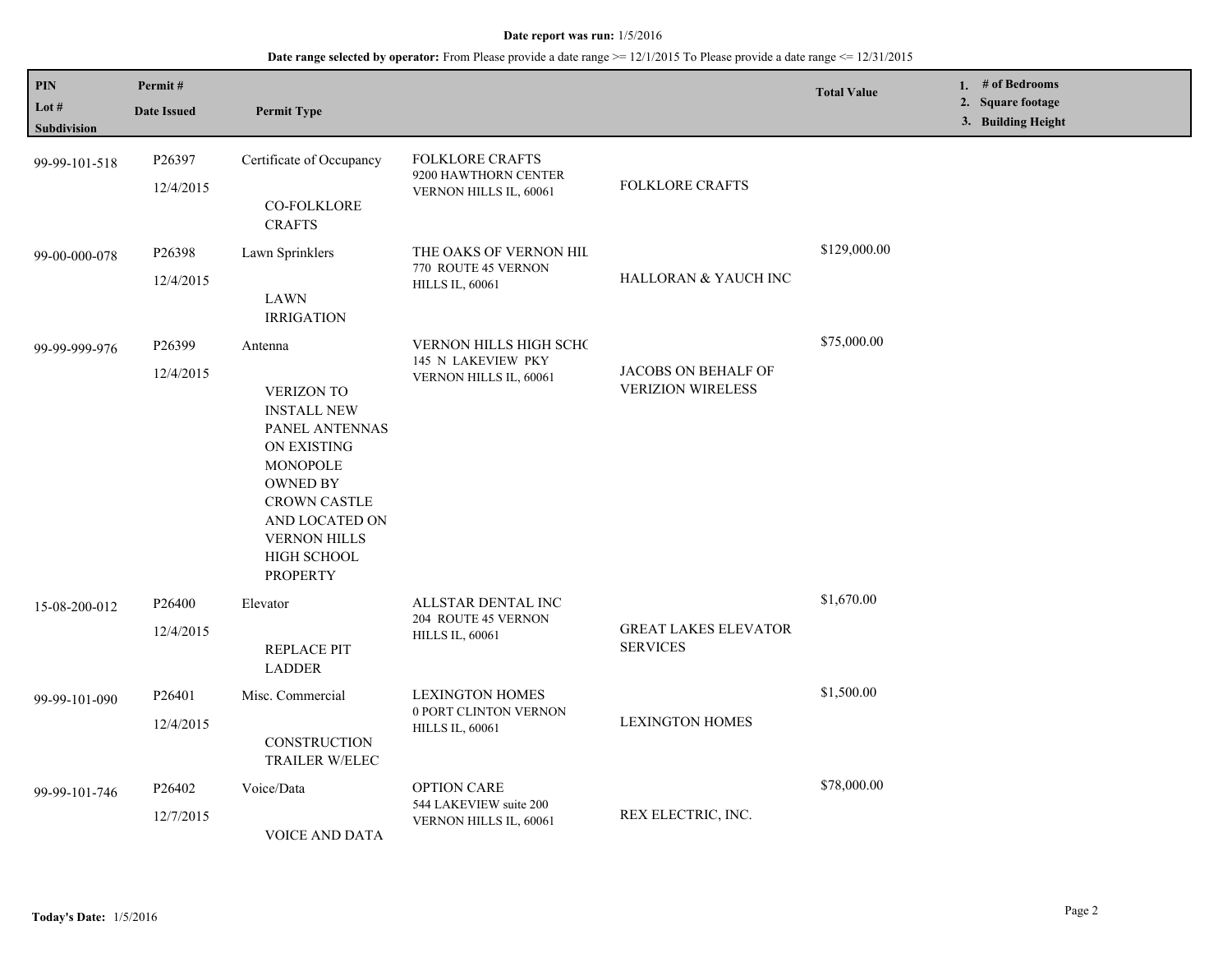| PIN<br>Lot $#$<br>Subdivision | Permit#<br><b>Date Issued</b>   | <b>Permit Type</b>                                                                                                            |                                                                               |                                                  | <b>Total Value</b> | # of Bedrooms<br>1.<br><b>Square footage</b><br>2.<br>3. Building Height |
|-------------------------------|---------------------------------|-------------------------------------------------------------------------------------------------------------------------------|-------------------------------------------------------------------------------|--------------------------------------------------|--------------------|--------------------------------------------------------------------------|
| 99-00-000-262                 | P26404<br>12/7/2015             | Fire Sprinklers<br>FIRE SPRINKLER                                                                                             | <b>SWEET LORRAINE'S</b><br>375 N MILWAUKEE AVE<br>200 VERNON HILLS IL, 60061  | VALLEY FIRE PROTECTION<br><b>SYSTEMS</b>         | \$7,800.00         |                                                                          |
| 99-99-100-499                 | P26410<br>12/8/2015             | Certificate of Occupancy<br>THE GREEK KEY                                                                                     | THE GREEK KEY<br>2115 HAWTHORN CENTER<br>VERNON HILLS IL, 60061               | <b>LAUREN WALSH</b>                              |                    |                                                                          |
| 99-99-101-257                 | P26411<br>12/8/2015             | Fire Sprinklers<br>FIRE SPRINKLER                                                                                             | VALUE PART, INC<br>945 LAKEVIEW PKY suite 110<br>VERNON HILLS IL, 60061       | NORTH SHORE FIRE<br><b>PROTECTION</b>            | \$1,250.00         |                                                                          |
| 99-99-101-746                 | P26412<br>12/9/2015             | Fire Sprinklers<br><b>FIRE SPRINKLER</b>                                                                                      | <b>OPTION CARE</b><br>544 LAKEVIEW suite 200<br><b>VERNON HILLS IL, 60061</b> | HILL/AHERN MECHANICAL                            | \$9,680.00         |                                                                          |
| 99-99-101-745                 | P <sub>26413</sub><br>12/9/2015 | Commercial Alteration<br><b>INTERIOR</b><br><b>BUILDOUT:</b><br><b>NORTHWESTERN</b><br>MEDICAL GROUP                          | NORTHWESTERN MEDICAI<br>850 MILWAUKEE suite 108<br>VERNON HILLS IL, 60061     | CLUNE CONSTRUCTION                               | \$3,000,000.00     |                                                                          |
| 15-09-402-039                 | P26418<br>12/11/2015            | HVAC - Combination<br>HVAC - - RICHARD<br><b>WOLF</b>                                                                         | RICHARD WOLF MEDICAL<br>353 CORPORATE WOODS<br>PKWY VERNON HILLS IL,<br>60061 | RICHARD WOLF MEDICAL<br><b>INSTRUMENTS CORP.</b> | \$41,670.00        |                                                                          |
| 99-99-101-096                 | P26427<br>12/14/2015            | Commercial Alteration<br><b>EXPAND OFFICES</b><br><b>INTO ATTIC</b><br>PORTION FOR<br><b>AIRBRUSH SPRAY</b><br><b>TANNING</b> | NEW TREND MEDICAL SPA<br>270 CENTER suite 200<br>VERNON HILLS IL, 60061       | TONY'S HANDYMAN, INC                             | \$1,000.00         |                                                                          |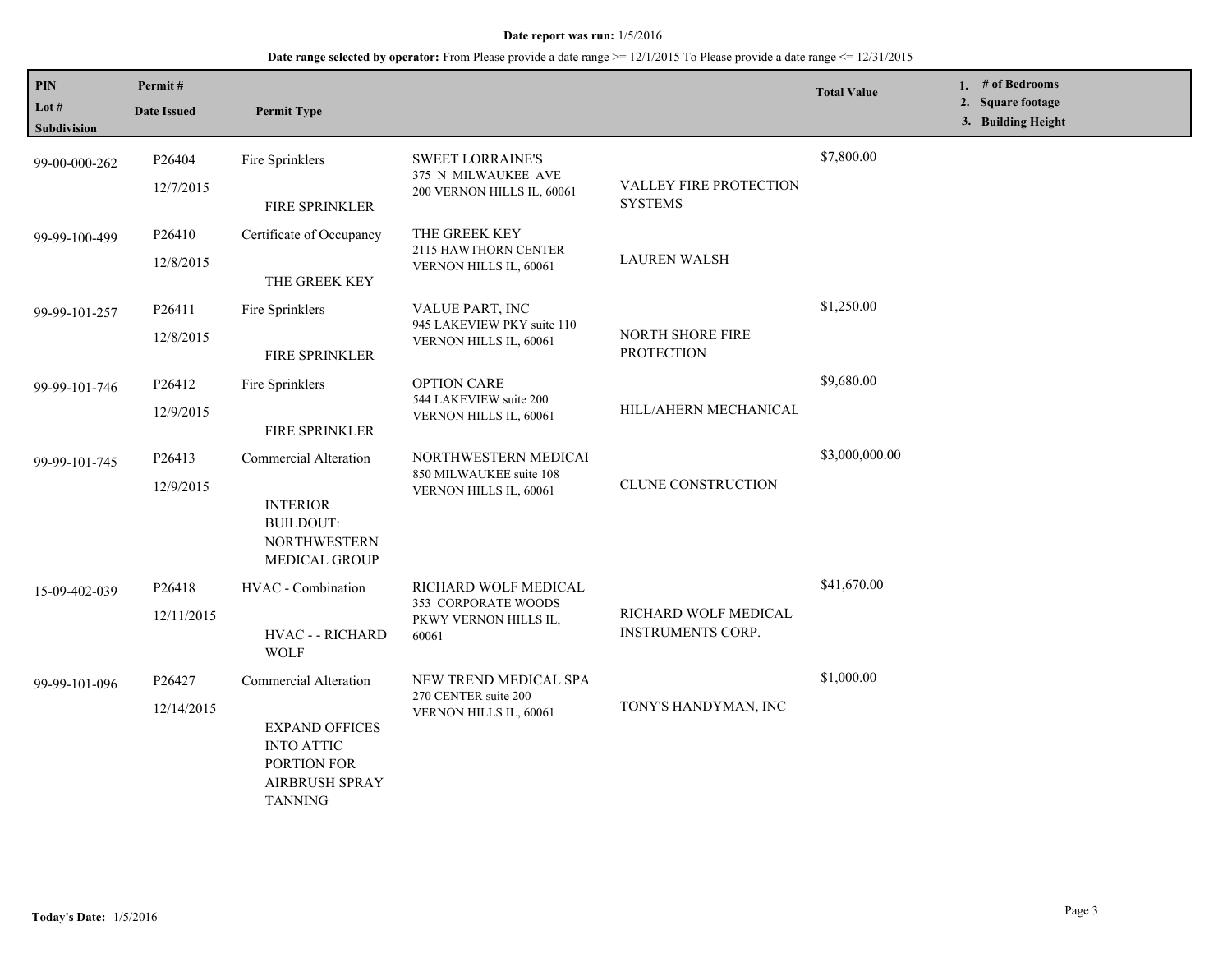| PIN                  | Permit#                                                                      |                                                   |                                                      |                                       | <b>Total Value</b> | 1. # of Bedrooms                        |
|----------------------|------------------------------------------------------------------------------|---------------------------------------------------|------------------------------------------------------|---------------------------------------|--------------------|-----------------------------------------|
| Lot #<br>Subdivision | <b>Date Issued</b>                                                           | <b>Permit Type</b>                                |                                                      |                                       |                    | 2. Square footage<br>3. Building Height |
| 15-03-102-016        | P26429<br>12/15/2015                                                         | Misc. Commercial                                  | HOME DEPOT<br>493 N MILWAUKEE AV                     | METRO TECH SERVICE COI                | \$4,000.00         |                                         |
|                      |                                                                              | REPLACE HEATER<br>UNIT IN GARDEN<br><b>CENTER</b> | VERNON HILLS IL, 60061                               |                                       |                    |                                         |
| 99-99-100-180        | P26431                                                                       | Fire Sprinklers                                   | <b>REFLEXOLOGY</b><br><b>632 HAWTHORN CENTER</b>     | SHAMROCK FIRE PROTECT                 | \$1,000.00         |                                         |
|                      | 12/16/2015                                                                   | FIRE SPRINKLERS                                   | VERNON HILLS IL, 60061                               |                                       |                    |                                         |
| 99-99-100-180        | P26433                                                                       | Sign                                              | <b>REFLEXOLOGY</b>                                   |                                       | \$5,400.00         |                                         |
|                      | 12/17/2015                                                                   | $SIGN -$<br><b>REFLEXOLOGY</b>                    | <b>632 HAWTHORN CENTER</b><br>VERNON HILLS IL, 60061 | <b>SIGNS NOW</b>                      |                    | 3.16.00                                 |
| 99-00-000-792        | P <sub>26434</sub>                                                           | Certificate of Occupancy                          | HOBART J. THURBER CO                                 |                                       |                    |                                         |
|                      | 12/17/2015                                                                   | CO: HOBART J.<br>THURBER CO.                      | 200 N FAIRWAY DR 170<br>VERNON HILLS IL, 60061       |                                       |                    |                                         |
| 99-99-101-746        | P26435                                                                       | Fire Alarm                                        | <b>OPTION CARE</b>                                   | DETECTION SYSTEMS &<br><b>SERVICE</b> | \$6,600.00         |                                         |
|                      | 12/17/2015                                                                   | <b>FIRE ALARM</b>                                 | 544 LAKEVIEW suite 200<br>VERNON HILLS IL, 60061     |                                       |                    |                                         |
| 11-33-401-016        | P26436                                                                       | Fire Sprinklers                                   | <b>VERNON HILLS COMMONS</b><br>850 N MILWAUKEE AV    |                                       | \$15,910.00        |                                         |
|                      | 12/17/2015<br><b>FIRE SPRINKLERS -</b><br><b>SOUTH EAST</b><br><b>CORNER</b> | VERNON HILLS IL, 60061                            | UNITED STATES ALLIANCE                               |                                       |                    |                                         |
| 99-99-101-745        | P26439                                                                       | Voice/Data                                        | NORTHWESTERN MEDICAI                                 |                                       | \$150,000.00       |                                         |
|                      | 12/18/2015<br>DATA -<br><b>NORTHWESTERN</b>                                  | 850 MILWAUKEE suite 108<br>VERNON HILLS IL, 60061 | MARON ELECTRIC COMPAI                                |                                       |                    |                                         |
| 99-99-999-653        | Sign<br>P26441                                                               |                                                   | <b>SPRINGS OF VERNON HILL</b><br>350 S MILWAUKEE AVE |                                       | \$2,840.00         |                                         |
|                      | 12/21/2015                                                                   | <b>WALL SIGN:</b><br><b>SPRINGS OF VH</b>         | VERNON HILLS IL, 60061                               | VERNON HILLS CARE GROU                |                    | 3.49.25                                 |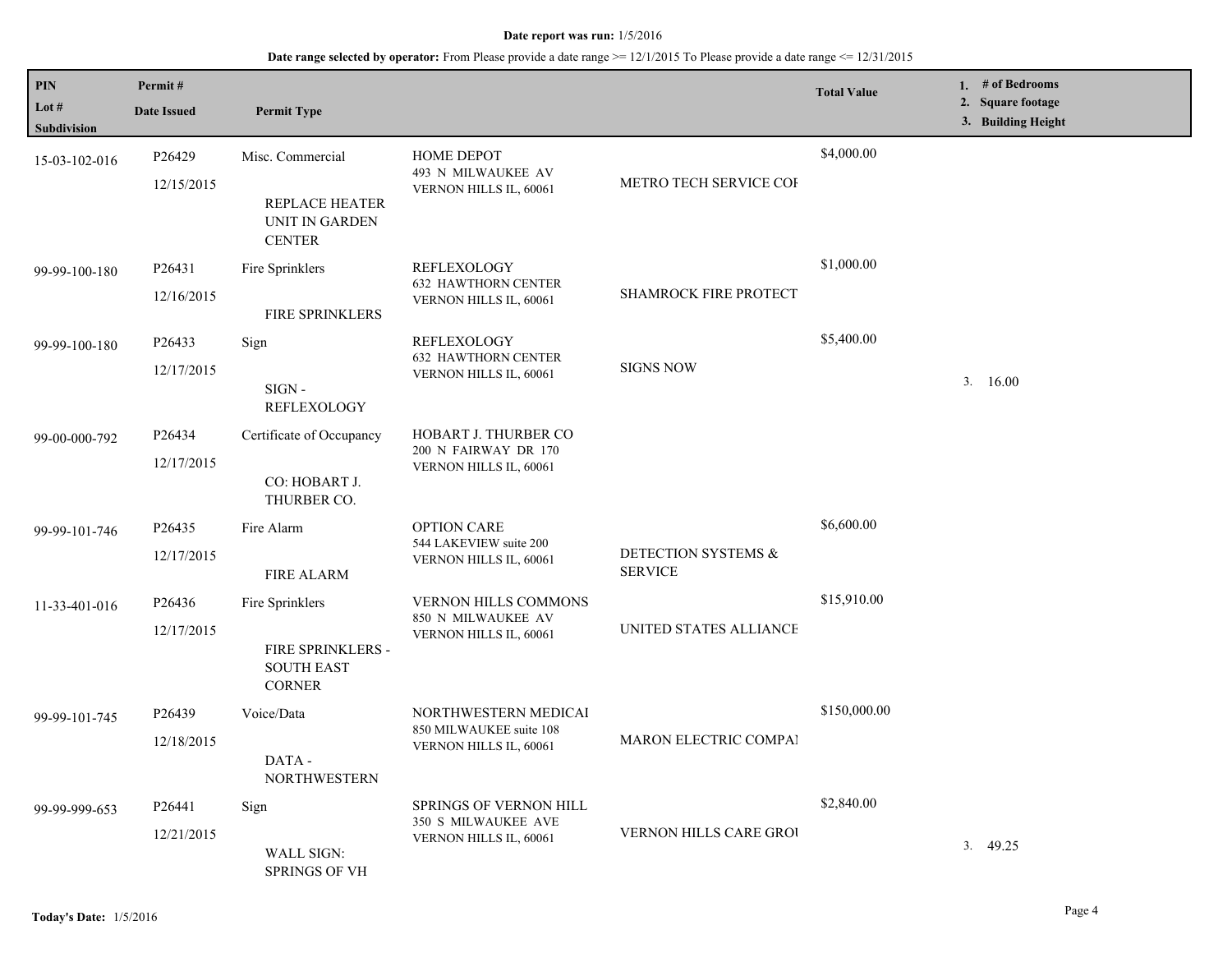| PIN<br>Lot $#$<br><b>Subdivision</b>  | Permit#<br><b>Date Issued</b>    | <b>Permit Type</b>                                                                                                   |                                                                               |                                    | <b>Total Value</b> |    | 1. $#$ of Bedrooms<br>2. Square footage<br>3. Building Height |
|---------------------------------------|----------------------------------|----------------------------------------------------------------------------------------------------------------------|-------------------------------------------------------------------------------|------------------------------------|--------------------|----|---------------------------------------------------------------|
| 99-00-000-193                         | P <sub>26442</sub><br>12/21/2015 | Sign<br><b>SIGN: PRIYA</b><br><b>RESTAURANT</b>                                                                      | PRIYA RESTAURANT<br>701 N MILWAUKEE AVE<br>104 VERNON HILLS IL, 60061         | QT SIGN INC                        | \$4,500.00         |    | 2. 31.00<br>3. 1.00                                           |
| 99-99-999-325                         | P26443<br>12/21/2015             | Sign<br><b>TEMPORARY</b><br><b>SIGNAGE OVER</b><br><b>EXISTING</b><br>"WESTFIELD"<br><b>MONUMENT</b><br><b>SIGNS</b> | WESTFIELD SHOPPINGTOW<br>122 HAWTHORN CENTER<br>VERNON HILLS IL, 60061        | NORTH SHORE SIGN                   | \$4,000.00         |    |                                                               |
| 99-99-101-750                         | P <sub>26448</sub><br>12/23/2015 | Sign<br><b>DEVELOPER</b><br><b>GROUND SIGNS</b>                                                                      | 0 MELLODY FARMS VERNON<br><b>HILLS IL, 60061</b>                              | SOUTH WATER SIGNS                  | \$1,000.00         |    | 3. 5.00                                                       |
| 15-04-402-016                         | P26449<br>12/23/2015             | Sign<br><b>SIGN</b>                                                                                                  | <b>BECTON DICKINSON</b><br>75 N FAIRWAY DR VERNON<br><b>HILLS IL, 60061</b>   | OLYMPIC SIGNS INC                  | \$2,800.00         | 3. | $2. \quad 35.00$<br>42.00                                     |
| 99-99-999-974                         | P26450<br>12/23/2015             | Misc. Electrical<br>LOW VOLTAGE:<br><b>SOUND ONLY</b>                                                                | UNCLE JULIO'S<br>850 N MILWAUKEE suite 100<br>VERNON HILLS IL, 60061          | MUZAK LIMITED PARTNER              | \$1,000.00         |    |                                                               |
| 99-00-000-433<br>22<br>POD 15, LOT 22 | P26452<br>12/28/2015             | Misc. Residential<br><b>LOW VOLTAGE</b><br><b>CCTV</b>                                                               | 1821 N SAWGRASS ST<br>VERNON HILLS IL, 60061                                  | 15<br>22<br>ADT SECURITY SERVICES, | \$1,985.00         |    |                                                               |
| 99-99-996-610                         | P26454<br>12/29/2015             | Fire Sprinklers<br>FIRE SPRINKLER                                                                                    | <b>COLLEGE OF LAKE COUNT</b><br>1120 S MILWAUKEE AV<br>VERNON HILLS IL, 60061 | A & A SPRINKLER CO.                | \$6,000.00         |    |                                                               |